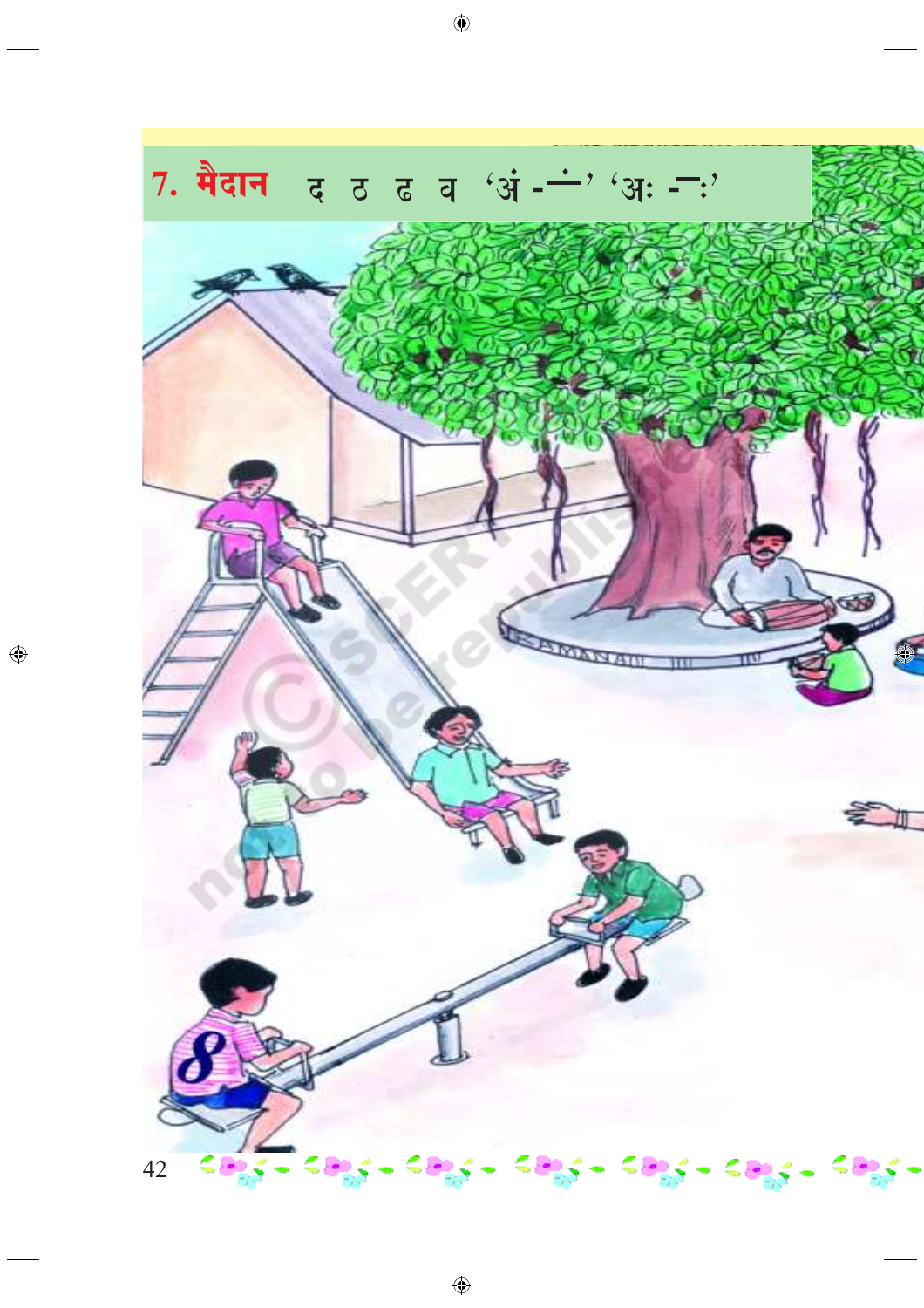

 $\bigoplus$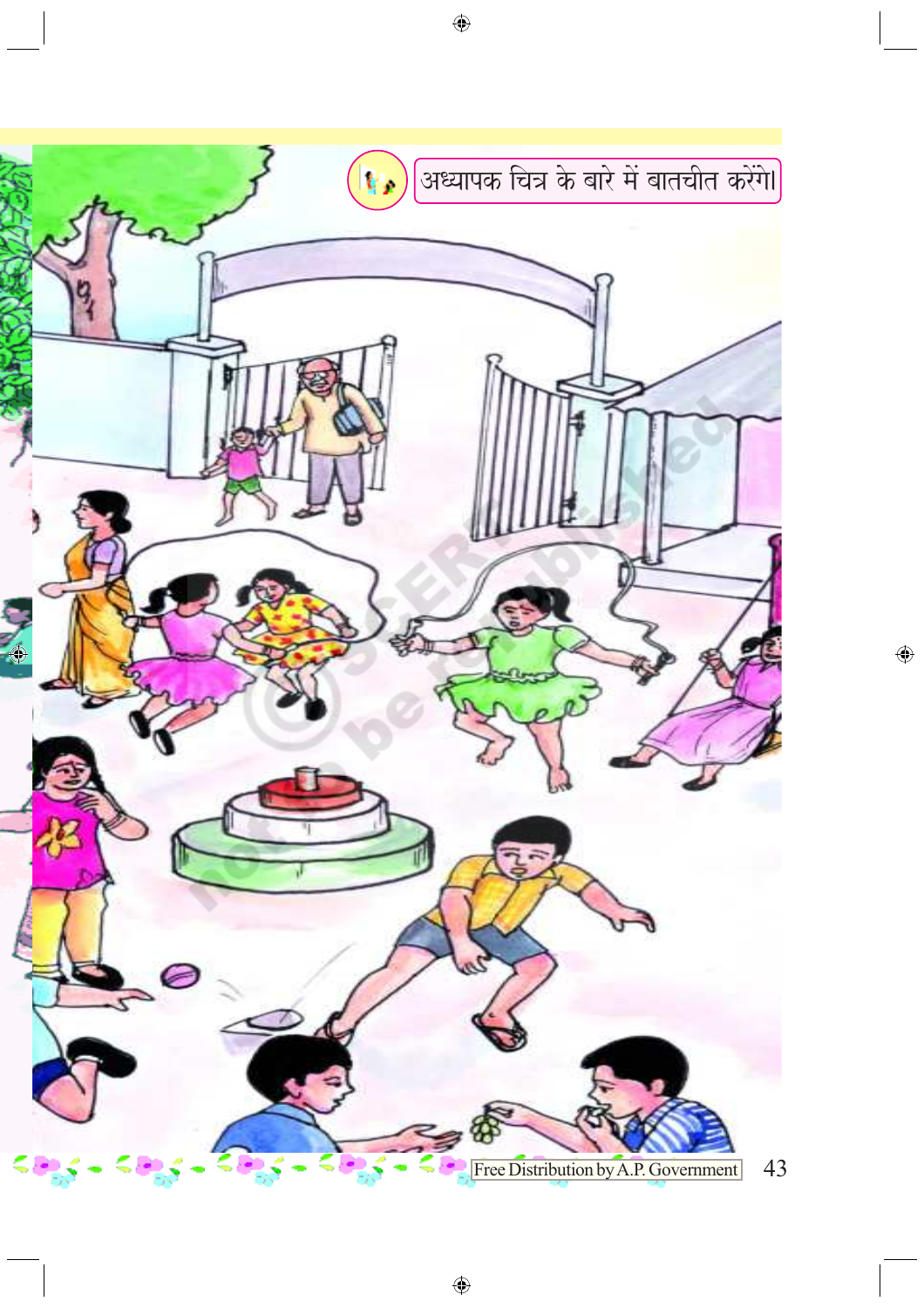

 $\bigoplus$ 

(आ) दिये गये चित्र देखो। शब्द पढ़ो। वर्ण पढ़ो। इन वर्णों को वर्णमाला चार्ट में पहचानो।

◈

| वट |               | ढाल            |                          | आठ |   | $\mathbf{C}$ |  |         | टाल          |    |  |                |
|----|---------------|----------------|--------------------------|----|---|--------------|--|---------|--------------|----|--|----------------|
| व  |               | ढो             | $\overline{\mathcal{F}}$ | आ  |   | अ            |  |         |              | दा |  | ۲d             |
| व  | $\mathcal{F}$ | $\mathfrak{L}$ | ल                        | आ  | ठ | अ            |  | $\circ$ | $\mathbf{T}$ | द  |  | $\overline{M}$ |

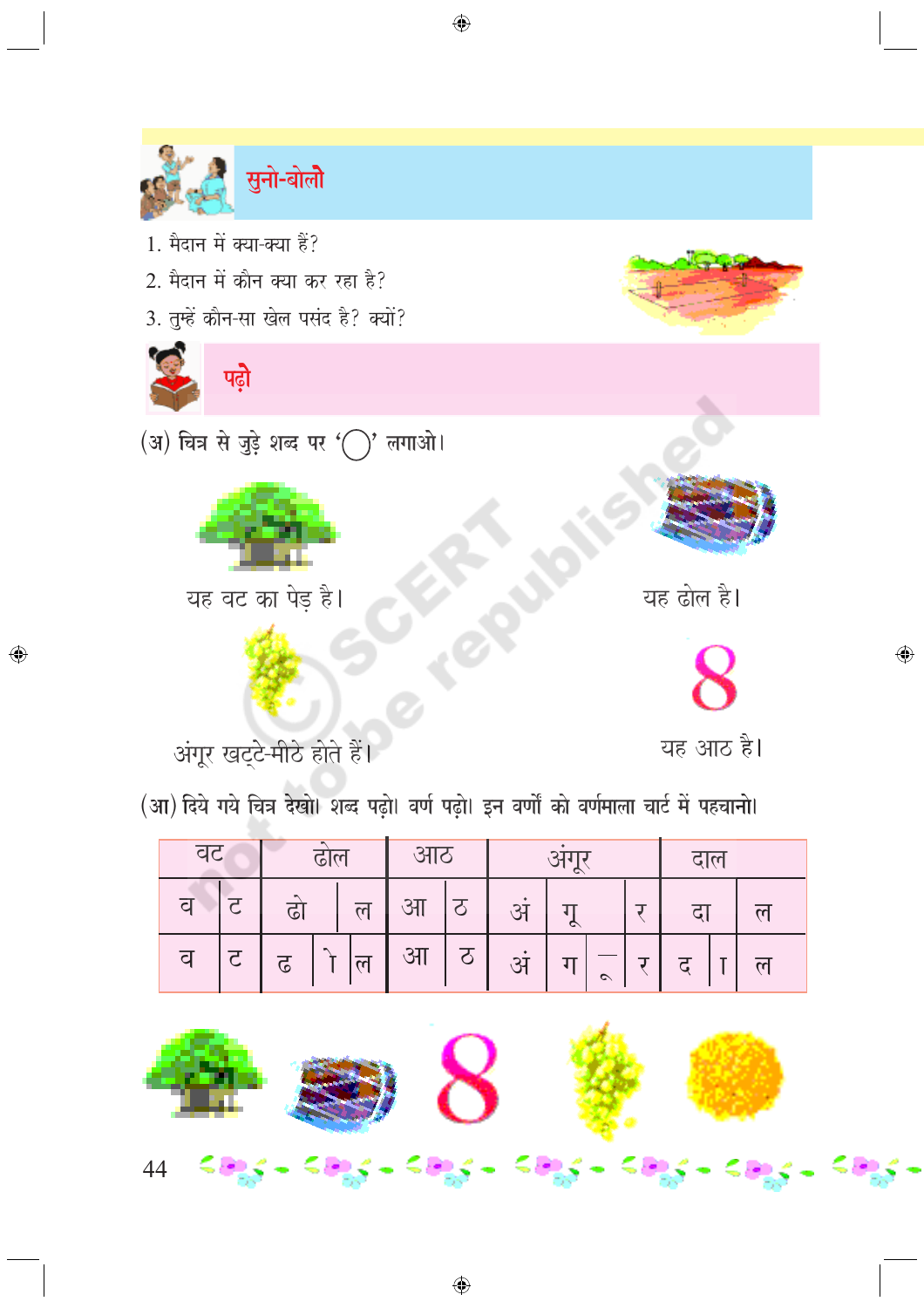|                                          | (इ) इन्हें पढ़ो। |                                                                                                                                                                         |                          | ì<br>š         | अ<br>$\mathbb{R}$<br>ए | ऐ ओ औ अं अः<br>क<br>ख<br>च छ<br>ट ठ ड ढ ण<br>तथदधन<br>प<br>य | इई उऊ ऋ<br>ग<br>फ ब भ<br>र ल व<br>श ष सह<br>क्ष त्र ज्ञ | घ<br>- ङ<br>ज झ ञ<br>म | (ड़) हो |    |
|------------------------------------------|------------------|-------------------------------------------------------------------------------------------------------------------------------------------------------------------------|--------------------------|----------------|------------------------|--------------------------------------------------------------|---------------------------------------------------------|------------------------|---------|----|
| द                                        |                  | $\Omega$                                                                                                                                                                | $\overline{6}$           |                | व                      |                                                              | $\mathcal{F}$                                           |                        | $37$ :  |    |
|                                          |                  | ठेला ठठेरा पाठ वसंत वजन वतन दाल<br>दीप दवात दही ढंका ढोल अंगूर अंक अंबर अतः<br>$(\xi)$ नीचे दिये गये बक्से के वर्णों में ' ं' और ' :' मात्रा के अंतर को समझते हुए पढ़ो। |                          |                |                        | दम                                                           |                                                         |                        |         |    |
|                                          | व                | ਟ<br>ढ                                                                                                                                                                  | $\overline{p}$           | ठ              | ग                      | र                                                            | द                                                       | स                      | न       | प  |
| $\overline{\phantom{a}}$                 | वं               | टं<br>ढं                                                                                                                                                                | $\frac{1}{\overline{D}}$ | $\dot{\sigma}$ | गं                     | रं                                                           | दं                                                      | सं                     | नं      | पं |
|                                          | वः               | ढः<br>ਟ:                                                                                                                                                                | त्त:                     | ठः             | गः                     | रः                                                           | दः                                                      | सः                     | नः      | पः |
| जोड़ी बनाओ।<br>$(\overline{v})$<br>अंगूर |                  |                                                                                                                                                                         |                          |                |                        |                                                              |                                                         |                        |         |    |
|                                          |                  |                                                                                                                                                                         |                          |                | वट                     |                                                              |                                                         |                        |         |    |
|                                          |                  |                                                                                                                                                                         |                          |                | ढोल                    |                                                              |                                                         |                        |         |    |
|                                          |                  |                                                                                                                                                                         |                          |                | आठ                     | Free Distribution by A.P. Government                         |                                                         |                        |         | 45 |

 $\bigoplus$ 

 $\bigoplus$ 

≤a<sub>a</sub>s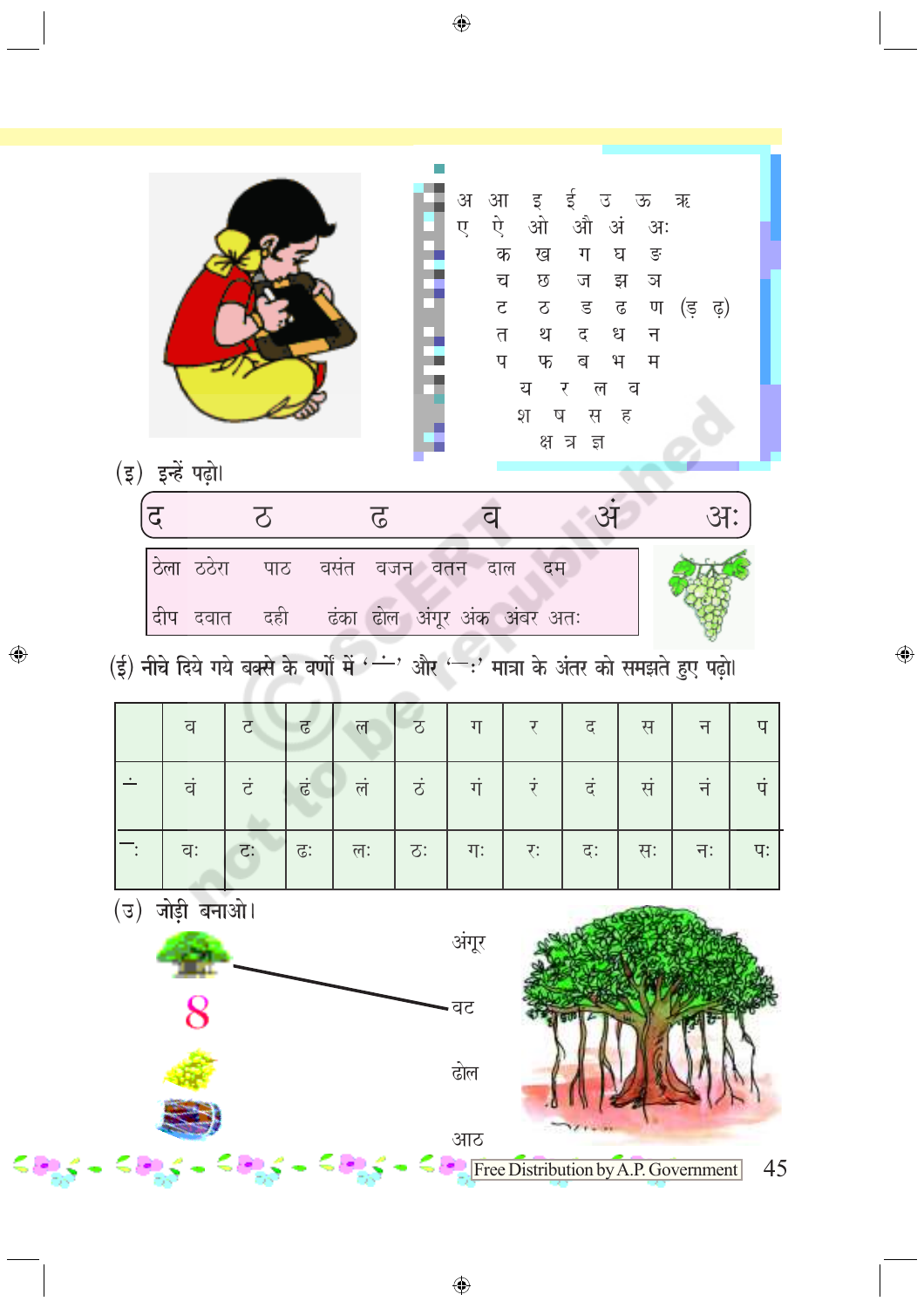

 $\bigcirc$ 

 $\overline{(\overline{\mathfrak A})}$  मात्रा जोड़कर लिखो।

|    |                                                                                                                                                                                                                                                                                                                                              | क                         | ग                    | च  | ज                                                  | 2 | ढ       | $\overline{P}$ | द | र         | ल | स |     |          |
|----|----------------------------------------------------------------------------------------------------------------------------------------------------------------------------------------------------------------------------------------------------------------------------------------------------------------------------------------------|---------------------------|----------------------|----|----------------------------------------------------|---|---------|----------------|---|-----------|---|---|-----|----------|
|    | T                                                                                                                                                                                                                                                                                                                                            | का                        |                      |    |                                                    |   |         |                |   |           |   |   |     |          |
|    | $\uparrow$                                                                                                                                                                                                                                                                                                                                   | कि                        |                      |    |                                                    |   |         |                |   |           |   |   |     |          |
|    | $\uparrow$                                                                                                                                                                                                                                                                                                                                   | की                        |                      |    |                                                    |   |         |                |   |           |   |   |     |          |
|    | $\overline{\phantom{0}}$                                                                                                                                                                                                                                                                                                                     | $\overline{\mathfrak{F}}$ |                      |    |                                                    |   |         |                |   | रु        |   |   |     |          |
|    | $\sim$                                                                                                                                                                                                                                                                                                                                       | कू                        |                      |    |                                                    |   |         |                |   | रू        |   |   |     |          |
|    | $\overline{\cdot}$                                                                                                                                                                                                                                                                                                                           | कृ                        |                      |    |                                                    |   |         |                |   | $\ddotsc$ |   |   |     |          |
|    | $\overline{\phantom{a}}$                                                                                                                                                                                                                                                                                                                     | के                        |                      |    |                                                    |   |         |                |   |           |   |   |     |          |
|    | $\overline{p}$                                                                                                                                                                                                                                                                                                                               | कै                        |                      |    |                                                    |   |         |                |   |           |   |   |     |          |
|    | $\mathcal{L}$                                                                                                                                                                                                                                                                                                                                | को                        |                      |    |                                                    |   |         |                |   |           |   |   |     | $\theta$ |
|    | $\begin{picture}(120,15) \put(0,0){\line(1,0){155}} \put(15,0){\line(1,0){155}} \put(15,0){\line(1,0){155}} \put(15,0){\line(1,0){155}} \put(15,0){\line(1,0){155}} \put(15,0){\line(1,0){155}} \put(15,0){\line(1,0){155}} \put(15,0){\line(1,0){155}} \put(15,0){\line(1,0){155}} \put(15,0){\line(1,0){155}} \put(15,0){\line(1,0){155}}$ | को                        |                      |    |                                                    |   |         |                |   |           |   |   |     |          |
|    | $\overline{\phantom{a}}$                                                                                                                                                                                                                                                                                                                     | कं                        |                      |    |                                                    |   |         |                |   |           |   |   |     |          |
|    | $\overline{\cdot}$                                                                                                                                                                                                                                                                                                                           | कः                        |                      |    |                                                    |   |         |                |   |           |   |   |     |          |
|    |                                                                                                                                                                                                                                                                                                                                              |                           | (आ) शब्द पढ़ो। लिखो। |    |                                                    |   |         |                |   |           |   |   |     |          |
|    | द                                                                                                                                                                                                                                                                                                                                            |                           |                      |    | ऊपर के शब्दों में से पहले अक्षर पहचानकर नीचे लिखो। |   |         |                |   |           |   |   |     |          |
| 46 | ≤                                                                                                                                                                                                                                                                                                                                            |                           |                      | 58 |                                                    |   | 40ga 40 |                |   | - 51      |   |   | -ca |          |

 $\bigoplus$ 

 $\bigoplus$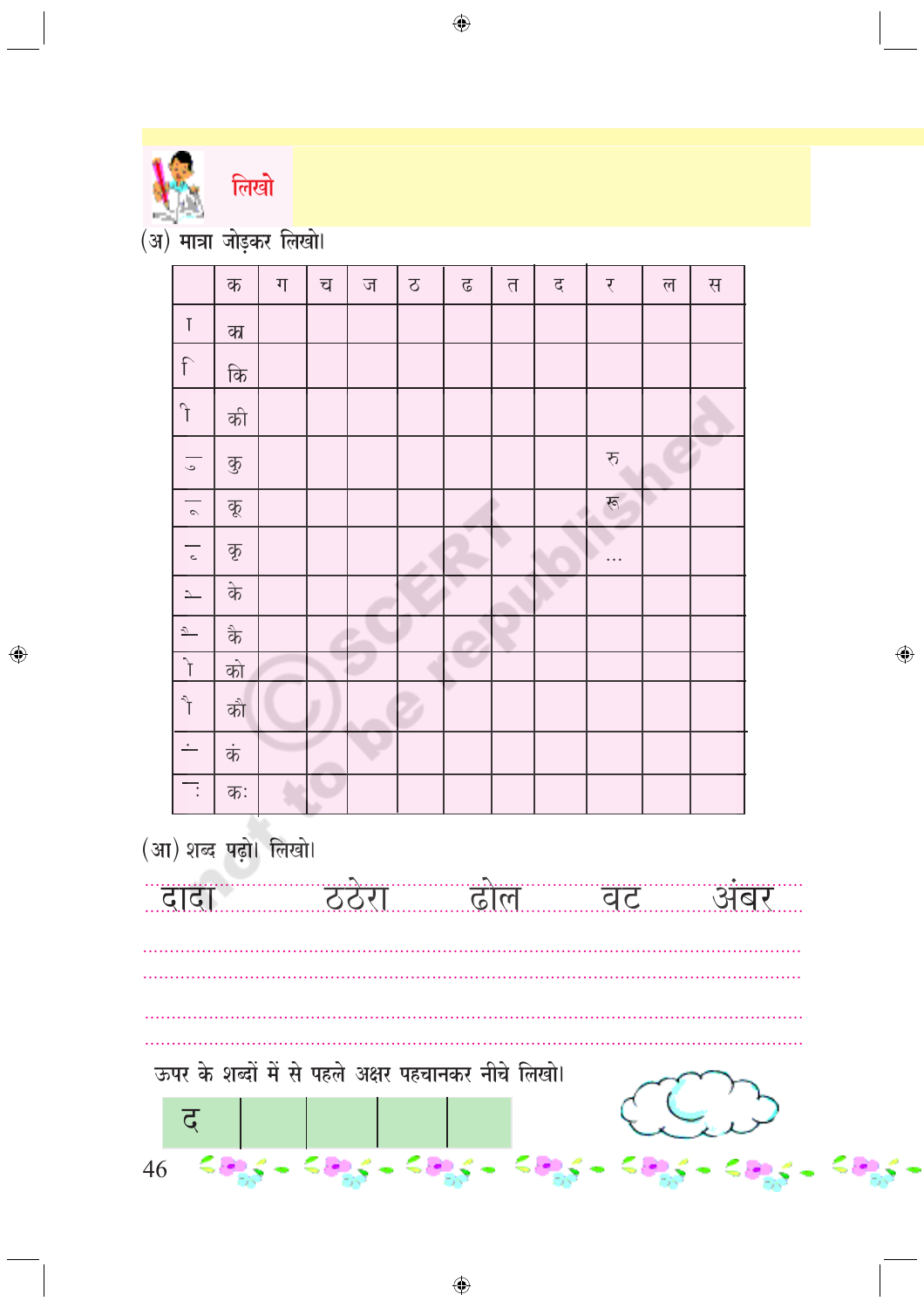(इ) तालिका में से वर्ण चुनकर शब्द बनाओ। उन शब्दों को नीचे दी गयी तालिका के<br>सही डिब्बों में लिखो।



| दस |  |  |  |
|----|--|--|--|

 $\bigoplus$ 

(ई) तुम्हें कौन-सा खेल पसंद है? उस खेल की सामग्री के चित्र उतारो।

 $\bigcirc$ 

| तुम्हारे द्वारा खेले जाने वाला खेल                                                                                                     | खेल की सामग्री के चित्र    |  |    |  |  |
|----------------------------------------------------------------------------------------------------------------------------------------|----------------------------|--|----|--|--|
|                                                                                                                                        |                            |  |    |  |  |
|                                                                                                                                        |                            |  |    |  |  |
| क्या मैं ये कर सकता हूँ?                                                                                                               | हाँ $(\sqrt{})$ नहीं $(x)$ |  |    |  |  |
| 1. चित्र के बारे में बातचीत कर सकता हूँ।                                                                                               |                            |  |    |  |  |
| 2. 'द, ठ, ढ, व, अं, अः' वर्णों से बने शब्द व वाक्य पढ़                                                                                 |                            |  |    |  |  |
| सकता हूँ। लिख सकता हूँ।                                                                                                                |                            |  |    |  |  |
| 3. इन वर्णों से बने शब्द व वाक्य बिना देखे लिख सकता हूँ।                                                                               |                            |  |    |  |  |
| 4. संकेत के आधार पर चित्र बना सकता हूँ। उसके बारे में बता                                                                              |                            |  |    |  |  |
| सकता हूँ।                                                                                                                              |                            |  |    |  |  |
|                                                                                                                                        |                            |  |    |  |  |
| $\frac{1}{2}$ $\frac{1}{2}$ $\frac{1}{2}$ $\frac{1}{2}$ $\frac{1}{2}$ $\frac{1}{2}$ $\frac{1}{2}$ Free Distribution by A.P. Government |                            |  | 47 |  |  |